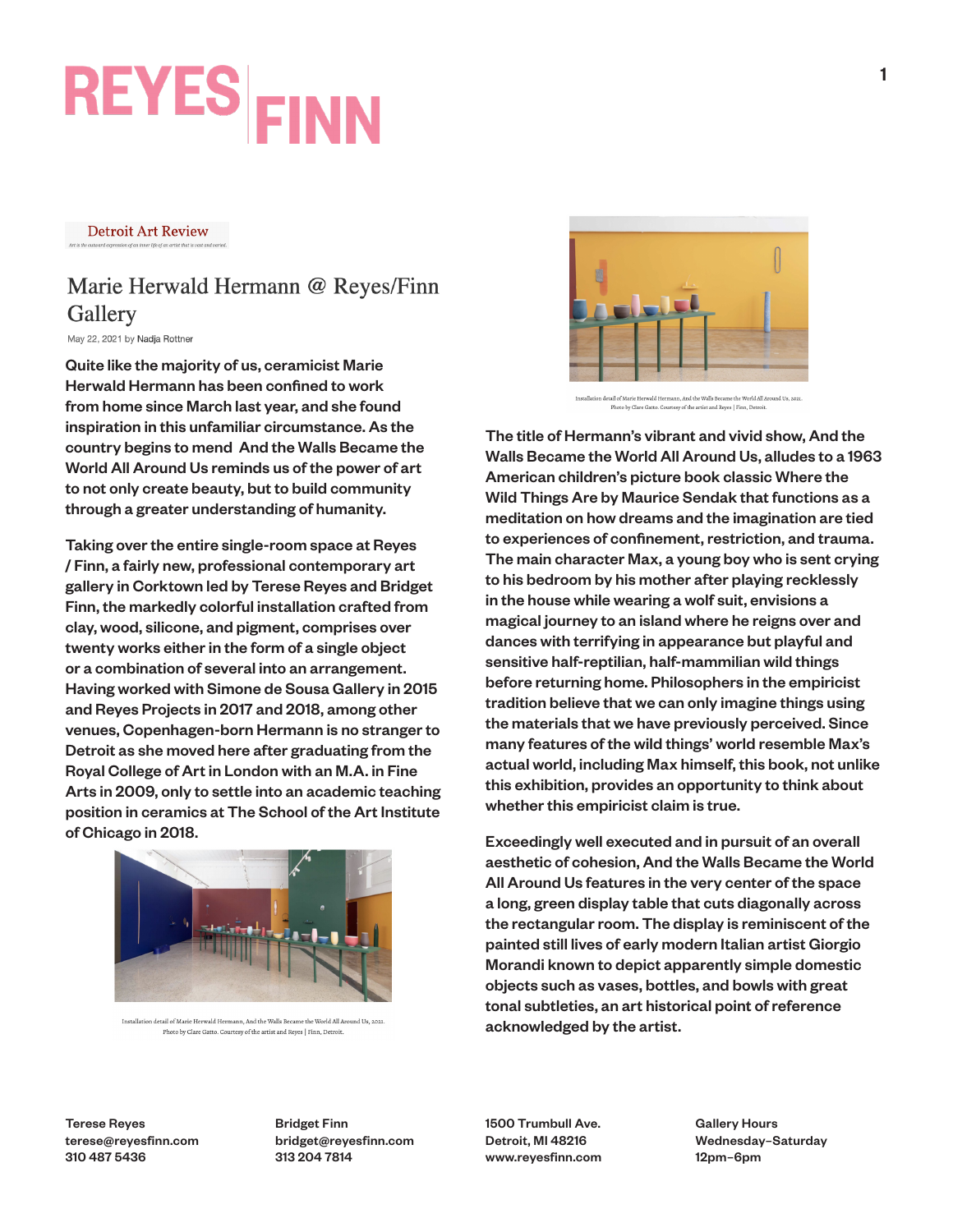### **REYES**FI



Marie Herwald Hermann, Untitled (Blue and Yellow), 2021 Stoneware and maple wood, 9.5 x 40.5 x 11.5 in Photo by Clare Gatto. Courtesy of the artist and Reyes | Finn, Detroit.

While the green table perfectly matches the color of the tall, vertical wall right behind it, the entire arrangement stands out in shape, color, and process from the surrounding objects, albeit ever so subtly. The table and twenty-three ceramic vases and bowls set atop are, interestingly enough, not listed in the work inventory for the exhibition—a fact this author will return to presently.

Hermann's installations in general, and this one in particular, deliver a delightful impression of unity between sculptural objects, surrounding walls, and the floor that many visual artists in the twentieth century have been after, including the passion of Minimalist and Postminimalist sculptors in the 1960s for placing objects directly on the floor. In a free-standing tubshape of sorts, Untitled (Blue and Yellow), floor, wall, and object enter into a pleasing aesthetic unity with sutle variations in hue, texture, and material make-up.

As the human eye moves through the space from one field of vision to another, changing permutational differences in shape, color, and texture create a dynamic experience while preserving cohesion.

As such Hermann operates with the logic of a visual artist who conceives of ceramic objects as entities that cannot be unbound from the coordinates of space-time perception. The many references that occur in her work to the history and practice of visual artists build a fruitful bridge between ceramics, sculpture, and painting. Color conceived of as a field, and this is something abstract painters explore, promotes sculptural integration between wall and objects. An exploration of the impact of color on human perception introduces a new avenue of pursuit for the artist.



.<br>Marie Herwald Hermann, and the silence returned, 2021 Porcelain and stoneware, 15.5 x 16.5 x 7.5 in Photo by Clare Gatto. Courtesy of the artist and Reyes | Finn, Detroit

In the bright yellow and pink arrangement and the silence returned, it becomes especially apparent that color holds power over feelings. The base color yellow has a strong orange tint that heightens its chromatic intensity. While the wall and shelf are painted in the same color, the cup and bulb-like object with its pointy tip appear in a somewhat lighter tone. Both hues enter into a pleasing resonance of barely perceptible difference with the light pink of the long rod and roundish saucer-like plate.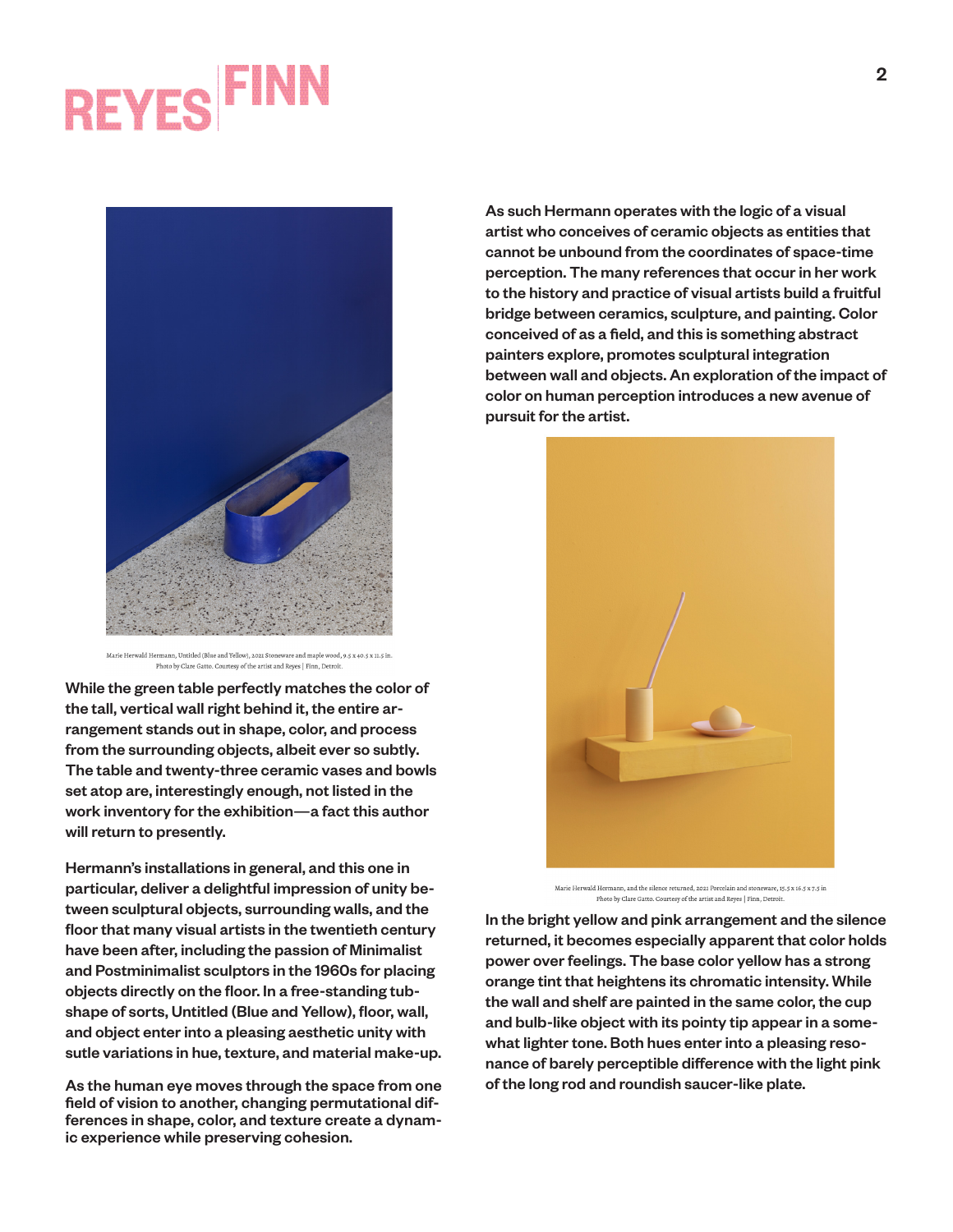#### **REYES**FI

Fashioning her signature wall shelves, and not just the objects supported by it, out of clay and in matching colors speaks to an artistic desire for integration as an aesthetic concern often accompanied by an intellectual desire for a more wholistic approach to life in general. In an unpublished artist talk in 2020, she states that objects "on their own they are un-significant," only in a group will the object achieve "significance."

Returning to the green table arrangement, Hermann acts yet again more directly like a painter when color pigments are brushed onto the vessels and protected by a transparent seal that acts like a varnish. By extension, the surrounding works appear in different colors and feature different shapes in porcelain and stoneware, two harder variants of clay fired at high temperatures. We cannot talk about ceramic objects without talking about texture and tactility. Despite the artist's programmatic refusal to leave expressive finger marks on her ceramic objects, process is paramount to her work.

Throwing clay onto a wheel, the artist confesses to this author, is a purely automatic routine at this stage of her career, just like riding a bicycle, and there is an innate beauty to it. The "thinking body," Hermann notes, can do "things" during the process of throwing. What we commonly but somewhat misleadingly might refer to as muscle memory (muscles cannot have memory only the brain does), scientists have termed a form of procedural memory that allows us to do certain tasks without thinking about them. In this sense, the ceramic vessels on the green table function as props for human experience. They stand for the thoughts and feelings that occurred during the physical task of throwing. A byproduct of the working process, rather than an end product, they are not for sale.

Memories play an important role in the work of Hermann in general. There is much that researchers do not understand about human memory and how it operates. Some suggest that instead of different, distinct types of memory, it operates in successive stages anchored in sensory memory, short-term and long-term memory occur.

In addition to yellow and green, blue is the third dominant color in this installation.



Installation detail of Marie Herwald Hermann, And the Walls Became the World All Around Us, 2021 Photo by Clare Gatto. Courtesy of the artist and Reyes | Finn, Detroit

Interestingly, as memory studies emphasizes, yellow and blue are colors in our semantic memory that represent nature in language. We note that the "sun is yellow" or that the "sky is blue," even though, in scientific terms, this is not accurate. The sky only appears to be blue as light and air contain the full spectrum of color and the sun is not a yellow planet nor is the light that it emits yellow.

Many types of shapes occur in the show: circles, rings, elongated ovals, needles, cups without handles, bowls etc. Some of the objects cary strong associations with kitchen utensils or plumbing fixtures such as towel rings evoking ideas of cleanliness, beautification, and the labor of washing, while others remain entirely abstract. At any rate, tentative links with elements of the domestic realm attributed to women emerge. This holds especially true for Double.



, 2021 Oakwood and silicone, 47 x 9 x 1 in. Pho<br>of the artist and Reyes | Finn, Detroit.